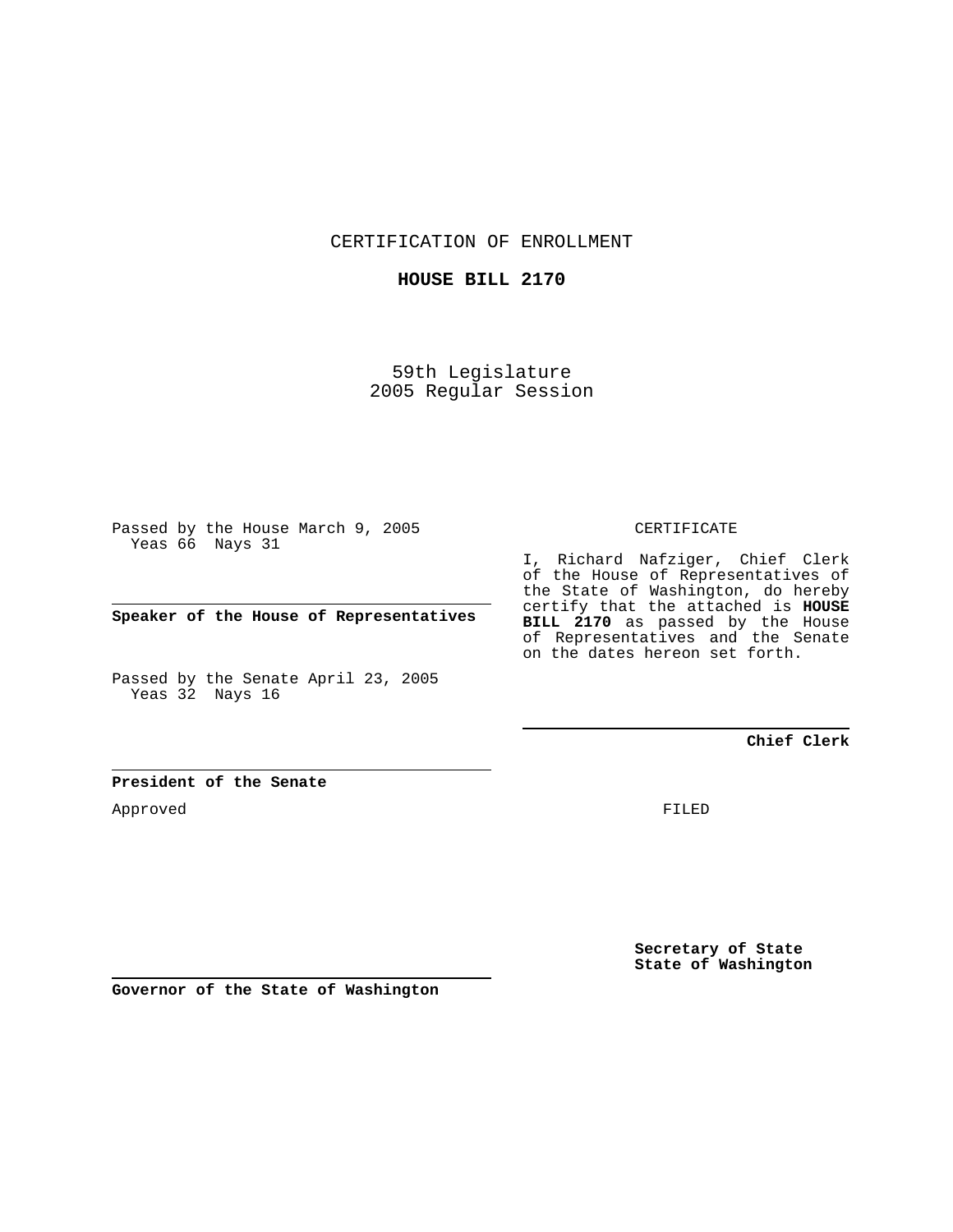## **HOUSE BILL 2170** \_\_\_\_\_\_\_\_\_\_\_\_\_\_\_\_\_\_\_\_\_\_\_\_\_\_\_\_\_\_\_\_\_\_\_\_\_\_\_\_\_\_\_\_\_

\_\_\_\_\_\_\_\_\_\_\_\_\_\_\_\_\_\_\_\_\_\_\_\_\_\_\_\_\_\_\_\_\_\_\_\_\_\_\_\_\_\_\_\_\_

Passed Legislature - 2005 Regular Session

**State of Washington 59th Legislature 2005 Regular Session By** Representatives Springer, Dunshee, Clibborn and Morrell Read first time 02/21/2005. Referred to Committee on Capital Budget.

 AN ACT Relating to including a portion of the real estate excise tax as general state revenue; amending RCW 82.45.180; and creating a new section.

BE IT ENACTED BY THE LEGISLATURE OF THE STATE OF WASHINGTON:

 NEW SECTION. **Sec. 1.** Over the past decade, traditional school construction funding sources, such as timber revenues, have been declining, while the demand for school facility construction and improvements have been increasing. Washington's youth deserve safe, healthy, and supportive learning environments to help meet their educational needs. To increase state assistance for local school construction projects, the legislature expects to rely more on state bonding authority. The purpose of this act is to expand the constitutional definition of general state revenues by removing the dedication of a portion of the real estate excise tax for common schools. Nothing in this act is intended to affect the state's current efforts to support common schools in the state's omnibus appropriations act.